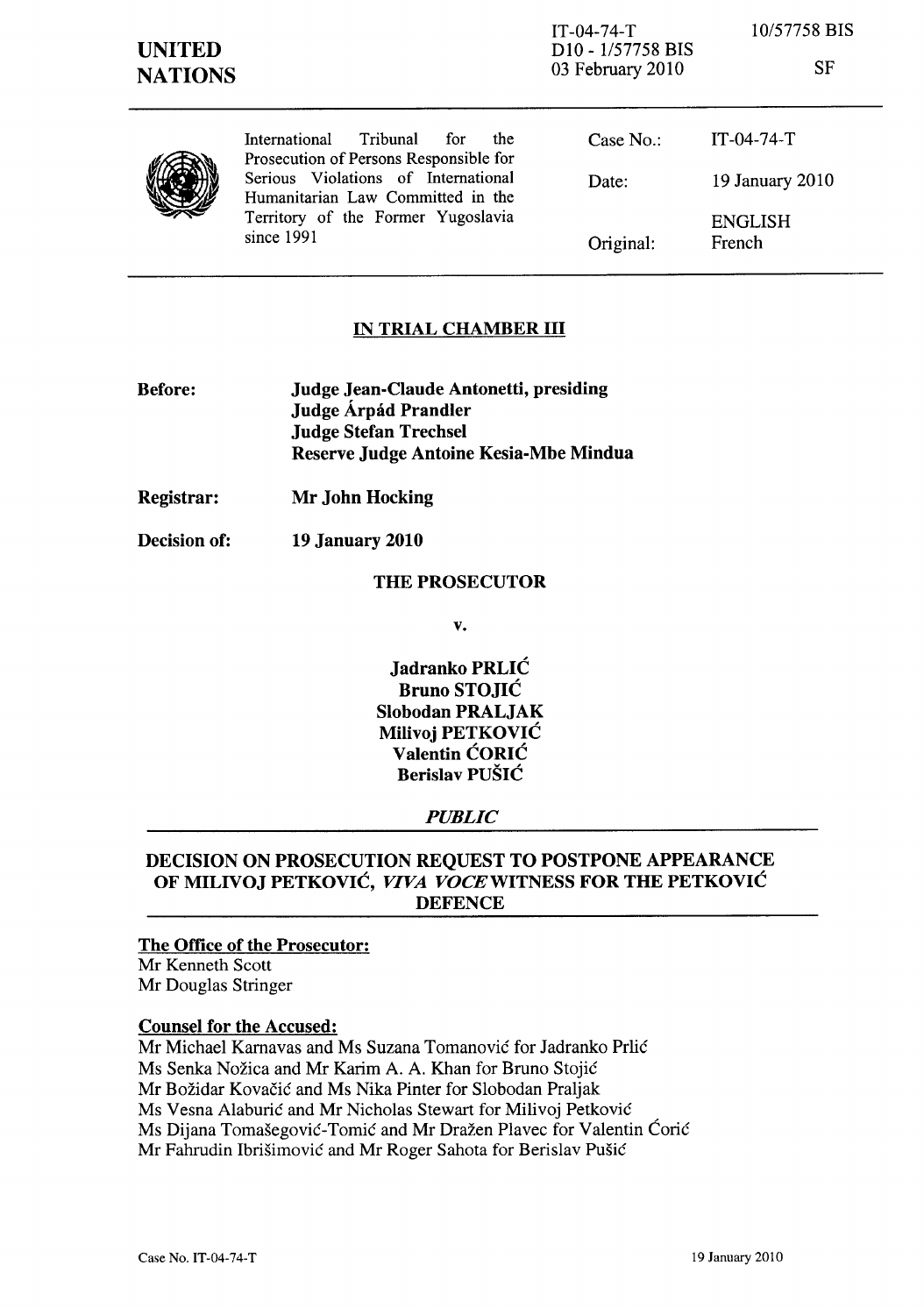**TRIAL CHAMBER III** ("Chamber") of the International Tribunal for the Prosecution of Persons Responsible for Serious Violations of International Humanitarian Law Committed in the Territory of the Former Yugoslavia since 1991 ("Tribunal"),

**SEIZED** of the oral request formulated by the Office of the Prosecutor ("Prosecution") during the public hearing on 13 January 2010, by way of which the Prosecution requests that the Chamber order the postponement of the testimony of Witness Milivoj Petković, summoned to appear by Counsel for the Accused Petković ("Petkovic Defence") from 1 to 16 February 2010, to 11 February 2010 on the ground that the Petkovic Defence filed the summary of the facts as provided for in Rule 65 ter (G) of the Rules of Procedure and Evidence ("Rules") outside of the prescribed time  $("Motion"),$ 

**NOTING** the oral response of the Petkovic Defence formulated during the public hearing of 13 January 2010, by way of which it informs the Chamber that it has no objection to the postponement of Milivoj Petković's testimony<sup>2</sup>, but points out nevertheless that should the Chamber decide to order the postponement of the said testimony to commence on 11 February 2010, it would not be able to change its witness schedule and to summon witnesses to appear between 1 and 11 February 2010 ("Petkovic Defence Response"), <sup>3</sup>

**NOTING** the oral response of Counsel for the Accused Praljak ("Praljak Defence") formulated during the public hearing of 13 January 2010, by way of which the Praljak Defence informs the Chamber that it opposes the postponement of Milivoj Petkovic's testimony on the ground that an additional delay would prejudice the right of the accused to an expeditious trial ("Praljak Defence Response"),<sup>4</sup>

**CONSIDERING** that the other Defence teams did not formulate a response to the Motion during the public hearing on 13 January 2010, or file a written response,

<sup>&</sup>lt;sup>1</sup> Transcript of the Hearing in French,  $(T (F))$ , p. 48332.

 $^{2}$  T (F) p. 48335.

 $3 \text{ T}$  (F) pp. 48333 and 48335.

 $^{4}$  T (F) p. 48335.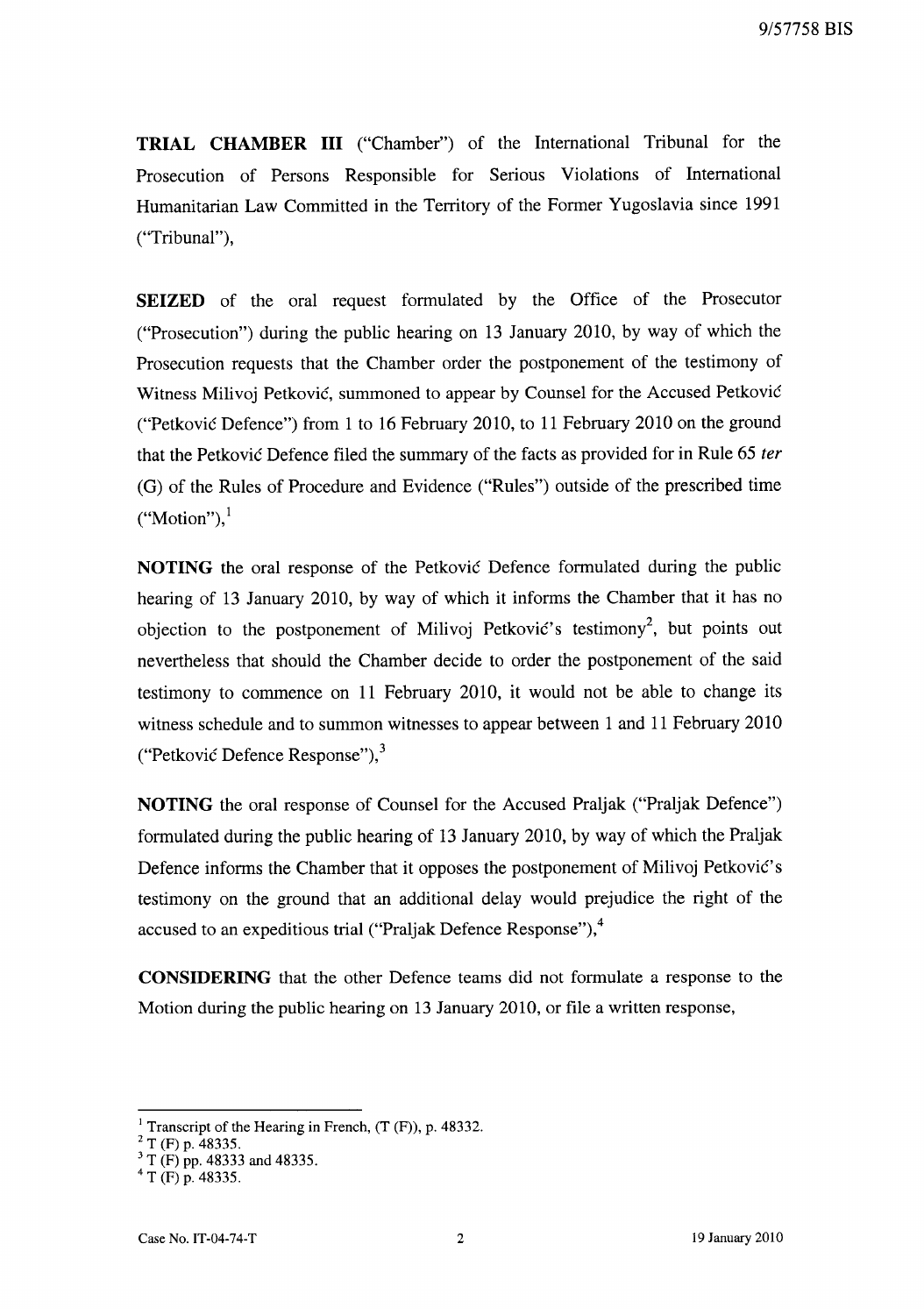**NOTING** the "Decision on Motion for Extension of Time for the Commencement of the Defence Case and Adopting a New Schedule", rendered publicly on 28 January 2008 ("Decision of 28 January 2008"), in which the Chamber ordered the Defence teams to file their lists pursuant to Rule 65 fer of the Rules by 31 March 2008 at the latest, lists which include, in accordance with Rule 65 fer (G) (i) (b), a summary of the facts on which each witness will testify, $5$ 

**CONSIDERING** that in support of its Motion, the Prosecution submits that the Petkovic Defence did not respect the Decision of 28 January 2008 in that it did not provide the 65 fer summary concerning the testimony of Witness Milivoj Petkovic, identified as Witness Number 16 in its 65 fer list filed on 31 March 2008; that the said list only mentions that Milivoj Petković's testimony will relate to all the counts in the Amended Indictment of 11 June 2008 ("Indictment") but does not contain either any reference to the relevant paragraphs of the Indictment, or a list of the documents that will be presented through the said Witness,<sup>6</sup>

**CONSIDERING** that in its Motion the Prosecution notes moreover that, since the commencement of the presentation of the Defence case, it has continually insisted on the importance of filing adequate 65 fer summaries that meet the requirements of the Rules and Tribunal jurisprudence and has requested, when necessary, detailed 65 fer summaries,<sup>7</sup>

**CONSIDERING** that more precisely the Prosecution recalls that it has been its practice since the commencement of the presentation of the Defence case to point out the lack of, or inadequate, 65 fer summaries submitted by the Defence teams at the time of providing the witness schedules which are filed by the defence teams on a monthly basis in accordance with Guideline No. 4 of the "Decision Adopting Guidelines for the Presentation of Defence Evidence", rendered publicly on 24 April 2008 and with the "Decision on Prosecution Motion for the Provision of an Adequate Summary for the Forthcoming Testimony of Slobodan Bozic", filed publicly on 22 January  $2009$ , $8$ 

 $<sup>5</sup>$  Decision of 28 January 2008, pp. 7 and 8.</sup>

 $^{\circ}$  T (F) pp. 48327 – 48329 and 48331 and 48332.

 $7 T (F) p. 48329.$ 

<sup>8</sup> T (F) pp. 48329 and 48330.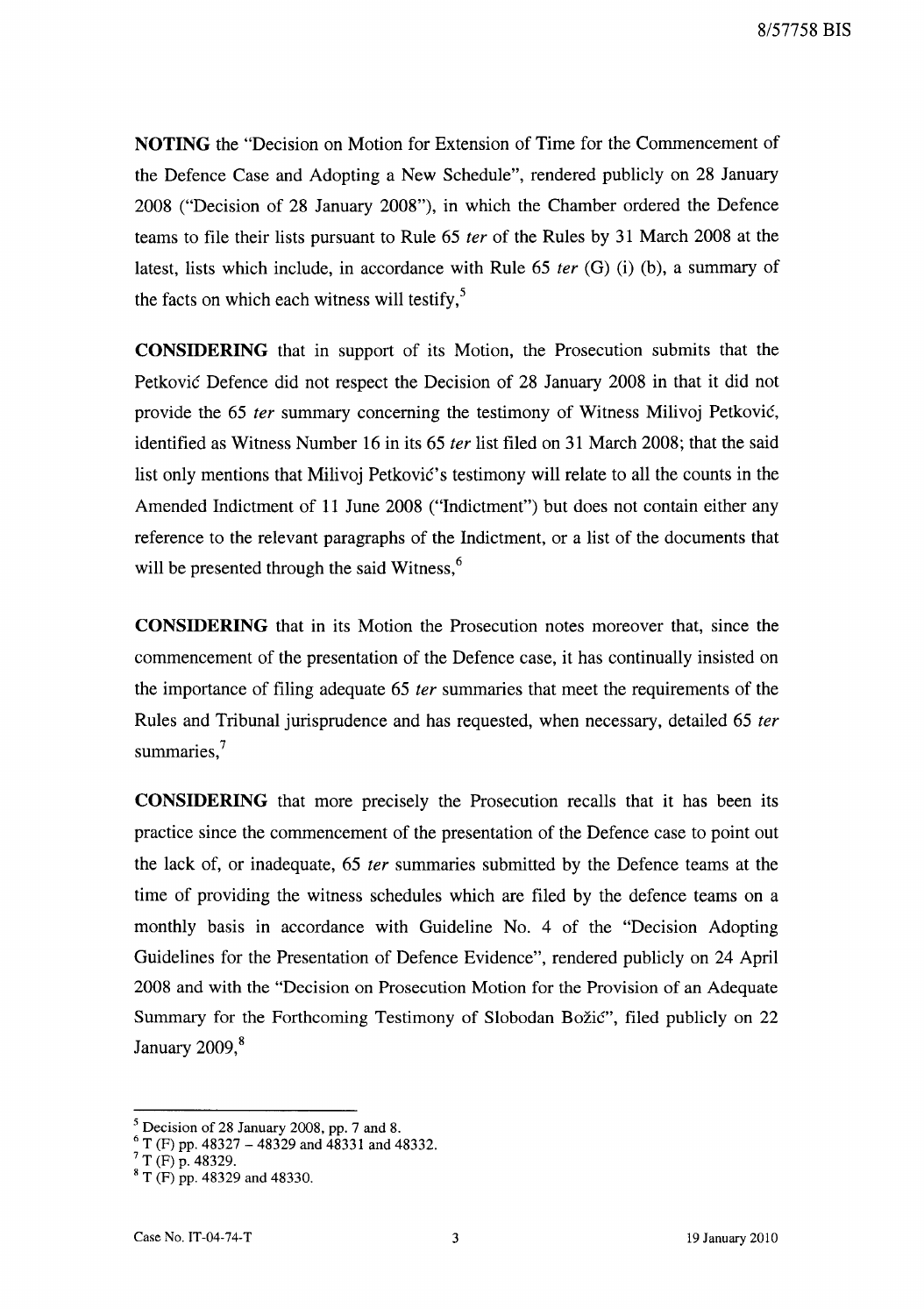**CONSIDERING** that the Prosecution mentions that in this case, it had an electronic exchange of correspondence with the Petkovic Defence on 18 September and 16 November 2009 and it was not informed until 1 January 2010, the date on which the Petkovic Defence filed the schedule for the month of February 2010, that the Accused Milivoj Petković would testify during the month of February;<sup>9</sup> that it emerged from its correspondence with the Petkovic Defence that it would receive the 65 *ter* summary concerning Milivoj Petković's testimony no later than 30 days before he would commence his testimony, <sup>10</sup>

**CONSIDERING** that the Prosecution notes furthermore that it informed the Petkovic Defence by letter dated 4 January 2010 of its intention to request postponement of Milivoj Petković's testimony and that in its Response, the Petković Defence submitted that it had never given its agreement to provide a 65 *ter* summary concerning the said Witness 30 days before his appearance in court.<sup>11</sup>

**CONSIDERING** that its Response, the Petkovic Defence denies having made any agreement with the Prosecution with regard to Witness Milivoj Petković's 65 *ter* summary;<sup>12</sup> that it submits moreover that the Praljak Defence provided a 65 *ter* summary concerning Slobodan Praljak's testimony less than 20 days before his appearance to testify,  $13$  but that it has no objection, all the same, to the postponement of the appearance of Witness Milivoj Petković,<sup>14</sup>

**CONSIDERING** that the Prosecution, with regard to the reference made by the Petkovic Defence to the disclosure of the 65 *ter* summary of the Praljak Defence, notes that it was a different situation insofar as the parties were informed several weeks before the commencement of Witness Slobodan Praljak's testimony that his direct examination would continue for quite some time and that consequently it had sufficient time in which to prepare its cross-examination,  $15$ 

**CONSIDERING** that the Chamber recalls that pursuant to Rule 65 *ter* (G) (i) (b) of the Rules, at the end of the presentation of the Prosecution case and before the

 $^{9}$  T (F) pp. 48330 and 48331.

 $^{10}$  T (F) pp. 48330 and 48331.

 $^{11}$  T (F) p. 48331.

 $12$  T (F) pp. 48333 and 48334.

 $^{13}$  T (F) p. 48334.

 $^{14}$  T (F) p. 48335.

<sup>&</sup>lt;sup>15</sup> T (F) pp. 48338 and 48339.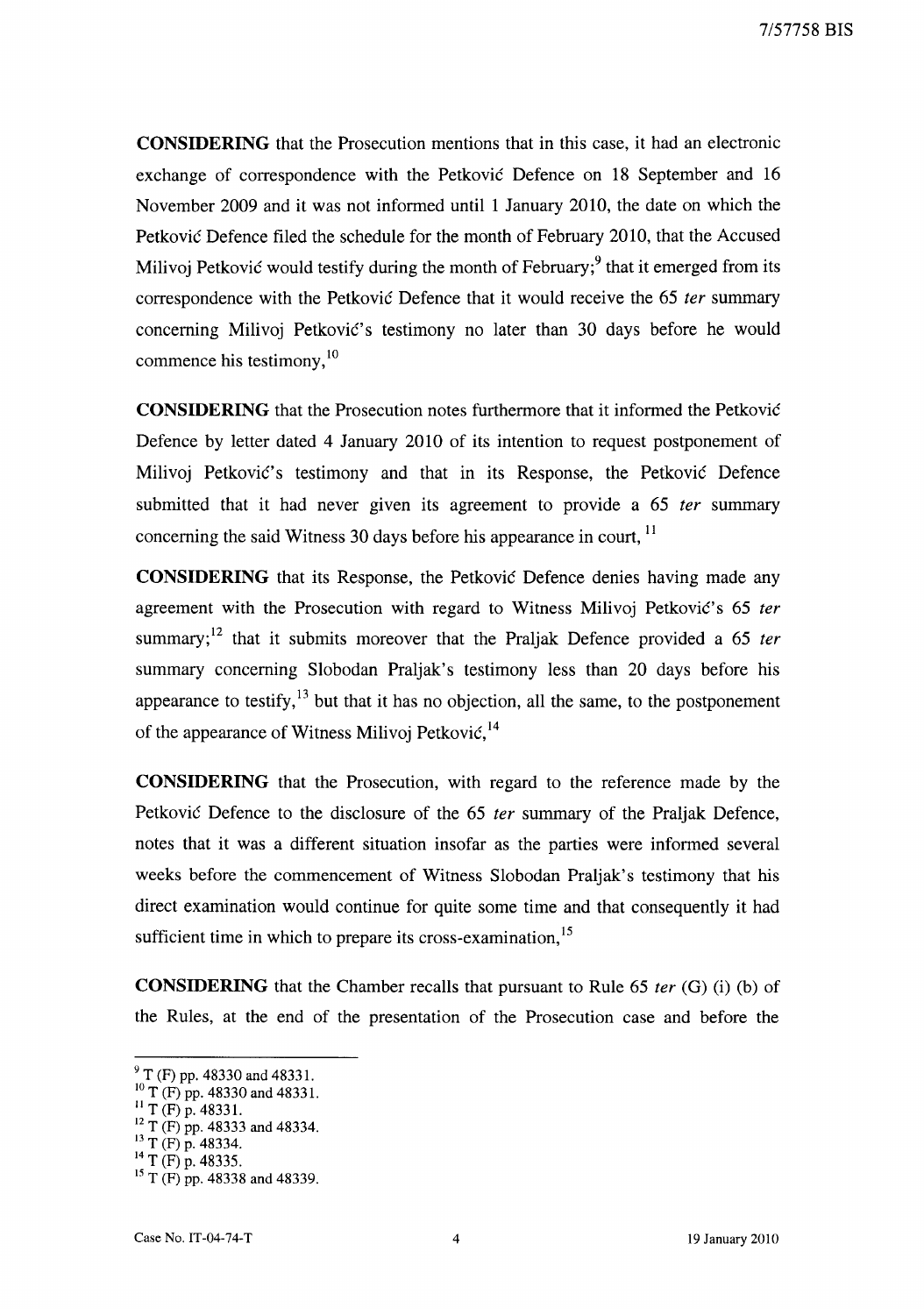6/57758 BIS

presentation of the Defence case, the Defence teams are obliged to file a list of witnesses that they respectively intend to summon to appear and that this list must include amongst others, a summary of the facts on which the witness will testify,

**CONSIDERING** that the Chamber notes that the witness 65 ter list filed by the Petkovic Defence on 31 March 2008 identifies Milivoj Petkovic, Witness Number 16, as a witness of the Petkovic Defence, but contrary to the requirements of Rule 65 fer of the Rules does not contain any summary concerning the testimony of the said witness,

**CONSIDERING** that the Chamber notes furthermore that according to the Petkovic Defence's witness schedule for the month of February 2010 filed on 1 January 2010, Witness Milivoj Petkovic should testify from 1 to 16 February 2010,

**CONSIDERING** that the Chamber takes note of the fact that since 18 September 2009 the Prosecution and the Petkovic Defence have exchanged correspondence regarding the absence of the 65 ter summary concerning Milivoj Petković's testimony, without however reaching a clear agreement, and also notes that the Petković Defence has no objection to the postponement of Milivoj Petković's testimony to the date requested by the Prosecution, namely 11 February 2010,

**CONSIDERING** that the Chamber finds, as set forth by the Prosecution,<sup>16</sup> that the Petkovic Defence did not respect its obligation to provide a 65 ter summary concerning Milivoj Petković's testimony by 31 March 2008, in accordance with the Decision of 28 January 2008, and only provided the 65 ter summary on 11 January 2010,

**CONSIDERING** that the Chamber notes that the deadline for filing a 65 ter summary as referred to by the Prosecution in its Motion, that is 30 days before the appearance in court of the witness concerned, corresponds to the filing date for the schedule of the Petkovic Defence's witnesses for the month of February 2010, and this also emerges from the exchanges that took place between the Prosecution and the Petkovic Defence; but it notes however that such a deadline is neither set out by the Rules nor by Tribunal jurisprudence and that only the deadline prescribed in the Decision of 28 January 2008, namely 31 March 2008, has force of law in this case,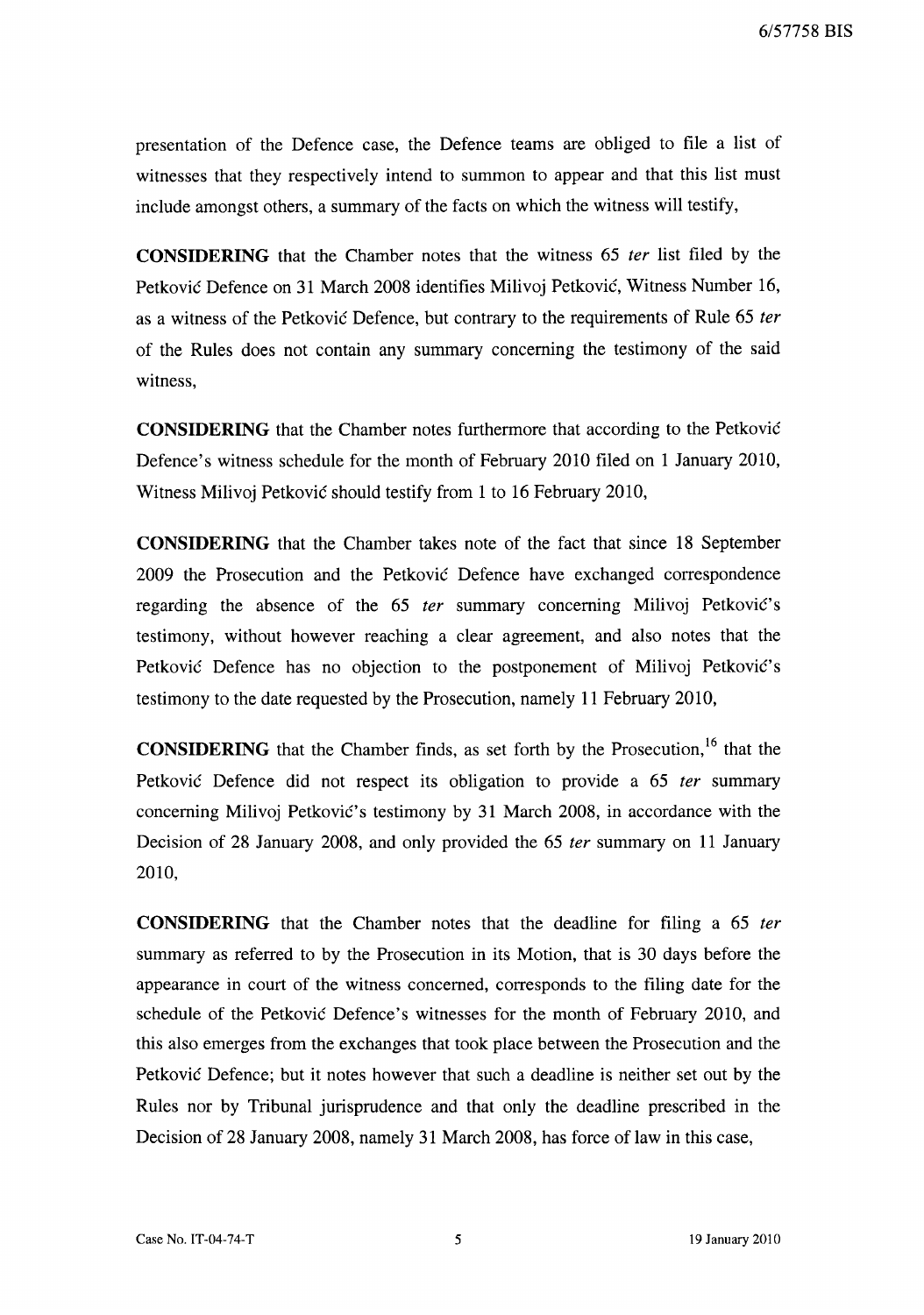CONSIDERING that the Chamber acknowledges that its activities and decisions must be guided by time constraints and an abiding concern to ensure that the trial is expeditious with regard to the right of the accused to a trial held within a reasonable time limit,

CONSIDERING that the Chamber recalls however that such concerns for the expeditious conduct of the trial must always be examined in light of the principle of the fair conduct of the trial,

CONSIDERING that in this case the Chamber finds that, taking into account the Petković Defence's late filing of the 65 *ter* summary and the Prosecution's reasonable request to postpone the commencement of Milivoj Petković's testimony by 11 days, it is appropriate, in the interests of fairness, to grant the Motion and postpone the appearance of Witness Milivoj Petkovic to 11 February 2010, an extension that should, thus, give the Prosecution time to prepare its cross-examination adequately,

# FOR THE FOREGOING REASONS,

PURSUANT TO Articles 20 and 21 of the Statute and Rules 54 and 65 fer of the Rules,

GRANTS the Motion of the Prosecution,

ORDERS that the appearance of Witness Milivoj Petkovic be postponed until 11 February 2010,

# AND

ORDERS the Petkovic Defence to call Witness 4D-AA, initially scheduled for 14 January 2010, between 1 and 11 February 2010, for cross-examination in his capacity as a *viva voce* witness for the Petkovic Defence and a 92 *his* witness for the Praljak Defence.

Done in English and in French, the French version being authoritative.

Presiding Judge, Jean-Claude Antonetti, attaches a separate opinion to this decision.

<sup>16</sup> T (F) pp. 48329 and 48332.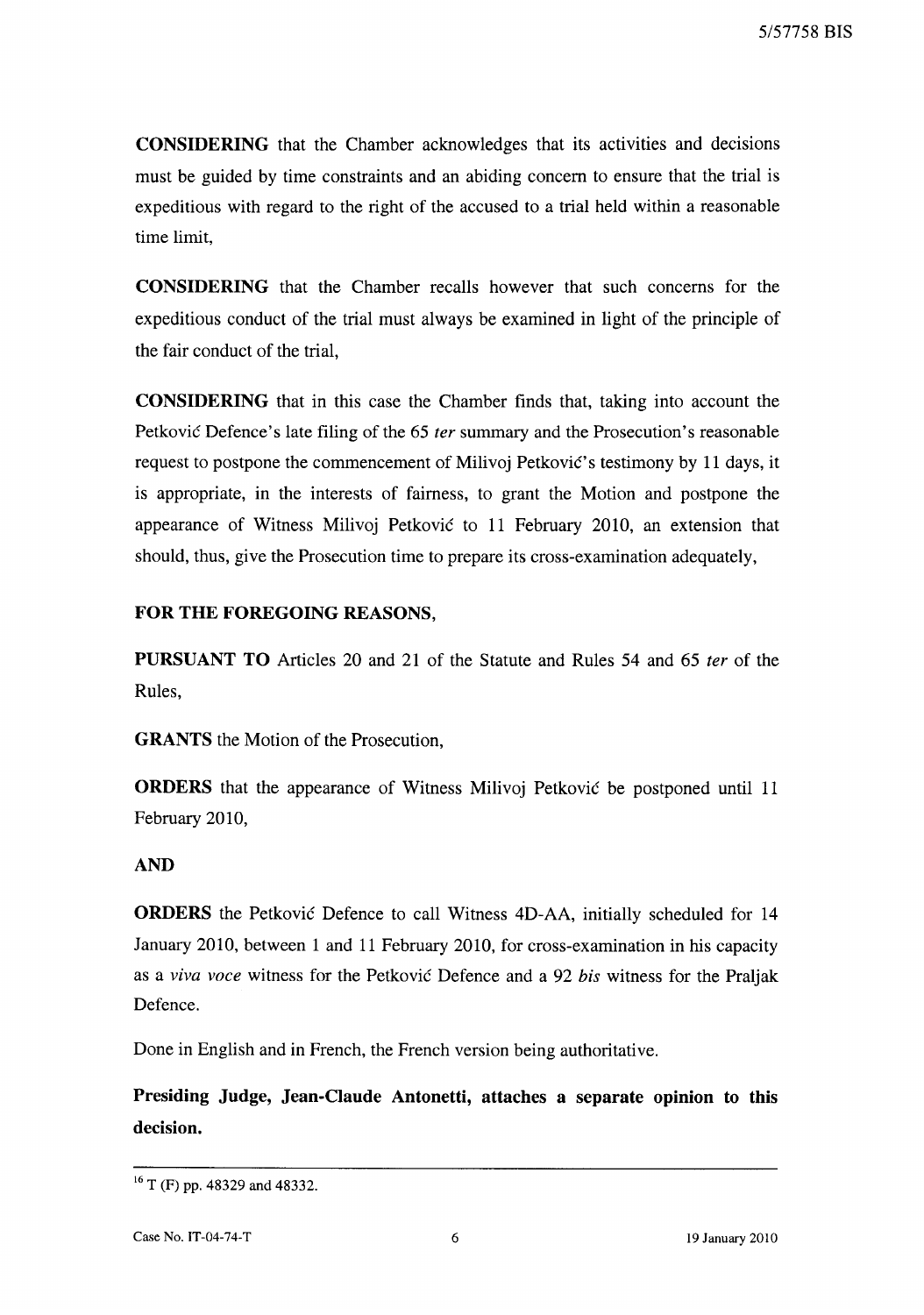*Isignedl* 

Jean-Claude Antonetti Presiding Judge

Done this nineteenth day of January 2010 At The Hague The Netherlands

# **[Seal of the Tribunal]**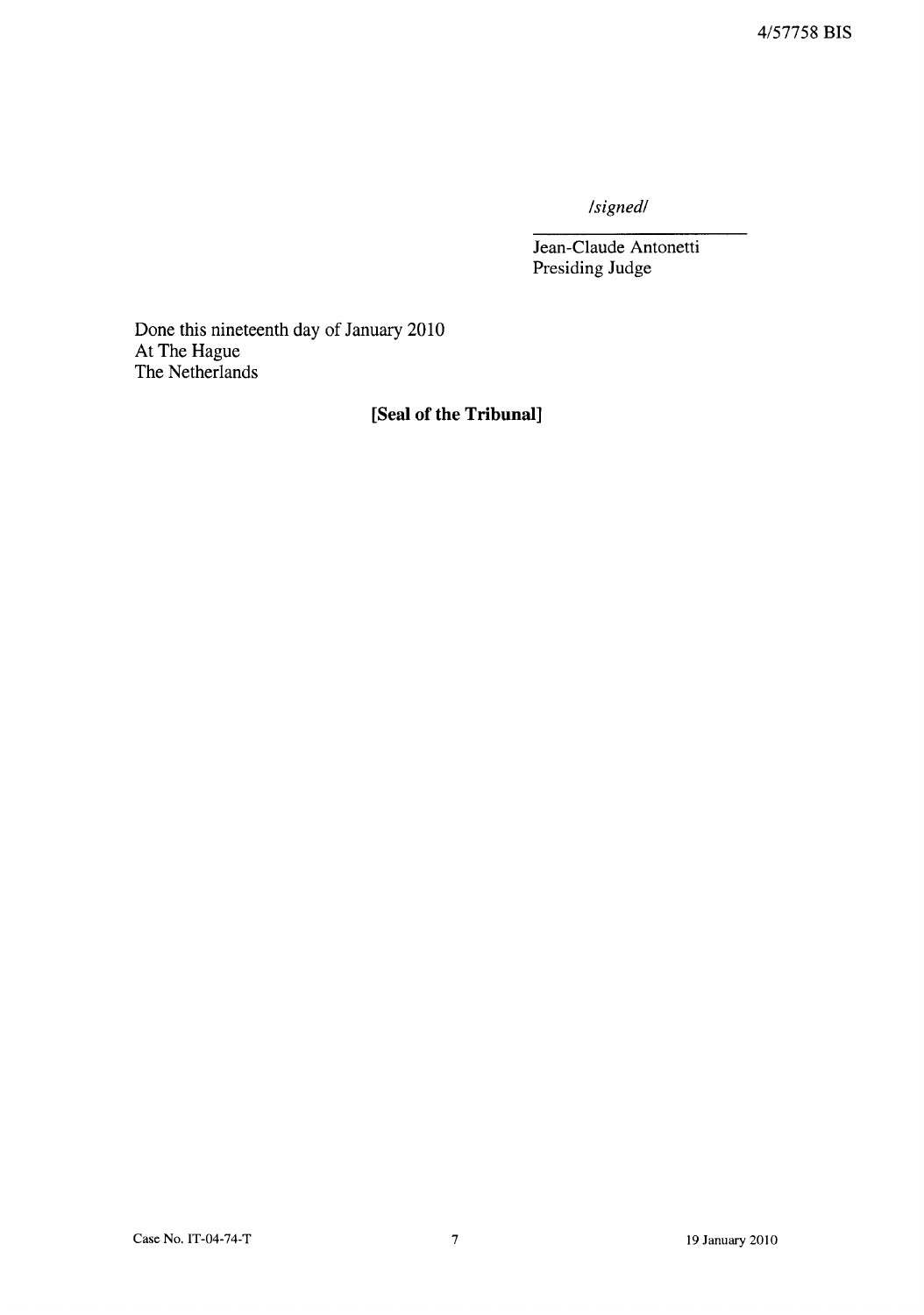# SEPARATE OPINION OF PRESIDING JUDGE, JEAN-CLAUDE **ANTONETTI**

During the hearing of Thursday, 15 January 2010, Mr Scott, acting for the Office of the Prosecutor, requested the postponement of the hearing of the Accused Petkovic initially scheduled to commence on 1 February 2010. This request raises several issues that should be addressed.

# A) The delayed formulation of the request

The Prosecution has been in possession of information since 31 March 2008 that the Accused Petkovic had agreed to testify.

In accordance with the guidelines rendered on 24 April 2008 and amended on 20 October 2008, the Defence ought to have filed its schedule before 1 January if the Accused Petkovic was going to testify; the schedule was provided on 4 January 2010 which seems to be acceptable given the court recess.

The principle reason is based on the absence of a **Summary** which should have been provided on 4 January or some time before then, and that this summary was provided on 11 January, that is, 10 days late with respect to the guidelines.

However, it is obvious that the Prosecution has known since 31 March 2008 that it did not have this summary.

I think, therefore, that to raise this issue on 15 January 2010, when it has been known of since 31 March 2008, constitutes a delay that should normally lead to the dismissal of the request on the grounds of protaction.

# B) The obligation to provide a Summary

Is the Accused under obligation to provide a summary?

Answering this question involves examining the Articles and Rules of the Statute and the Rules.

Article 21 (4) (g) sets out that an accused may not be compelled to testify against himself or to confess guilt.

Providing a summary, however brief, before his hearing when he has the right to remain silent and not make any statement may, according to a Judge's reading, be interpreted as evidence against him, indeed even a statement of guilt.

For this reason, I do not believe that there is any specific obligation mentioned in the Statute to provide such a document.

With regard to the Rules, Rule 62 allows the accused to speak during his initial appearance to enter a plea.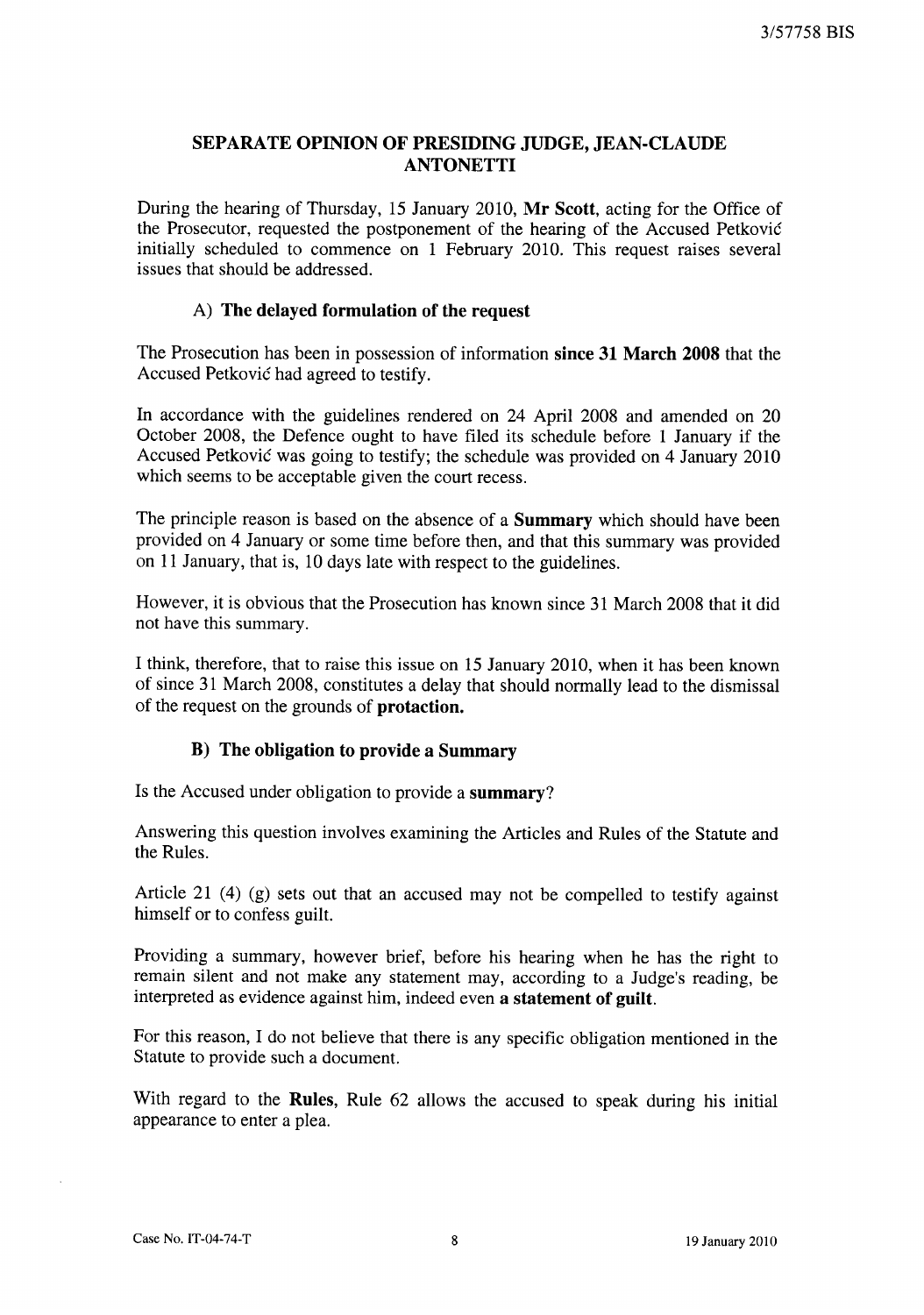Rule 63 of the same Rules specifies that the questioning of an accused, including after the initial appearance, may not take place without the presence of counsel. It should be noted that no mention is made of how the questioning is to be conducted.

The accused may express himself again during the opening statements since Rule 84 *his* allows him to make a statement without being examined about the content of his testimony.

At this stage, the Rules do not specify the obligation to deal before his statement, with the contents thereof ...

Rule 85 (C) states regarding this, "If the accused so desires, the accused may appear as a witness in his or her own defence"

Therefore, after taking the oath, the accused will have a double role: accused and witness. He is therefore obliged from that moment on to tell the truth.

I do not think it is neccesary at this stage to provide a summary, even one compiled under the supervision of the accused, as there is no Rule in the Rules requiring a summary for the accused himself, and even though Rule 65 *ter* (G) states that a witness is obliged to provide a summary, in the present case we have a situation where the individual is both a **witness** and an **accused**.

Consequently, for want of a Rule specifying otherwise, I do not agree with the Prosecution's point of view as mentioned in the Motion which notes that the Decision on Adopting Guidelines of 24 April 2008 is silent with regard to an accused-witness.

# C) Adequate time

According to the Prosecution, it needs more time (until 11 February 2010) to prepare for the hearing.

This is surprising when one considers that the Prosecution has had several years to prepare and that furthermore the Accused Petkovic was already examined on two occasions by the Office of the Prosecutor in relation to other cases.

If the Prosecution needs a month between the date on which it receives the summary and the date on which the Accused's hearing commences, one must wonder as to how best interpret Article 16 of the Statute regarding the Prosecutor, "The Office of the Prosecutor shall be composed of a Prosecutor and such other qualified staff as may be required."

I completely understand that staff at the Office of the Prosecutor perform a gruelling task due to the numerous Defence and Prosecution requests and the many decisions from the Chamber (notably concerning the admission of documents) and that, therefore, they may have a legitimate reason for requiring more time, but if so, I would have preferred this to be stated clearly rather than to be brought up as a procedural point in order to postpone until 11 February 2010.